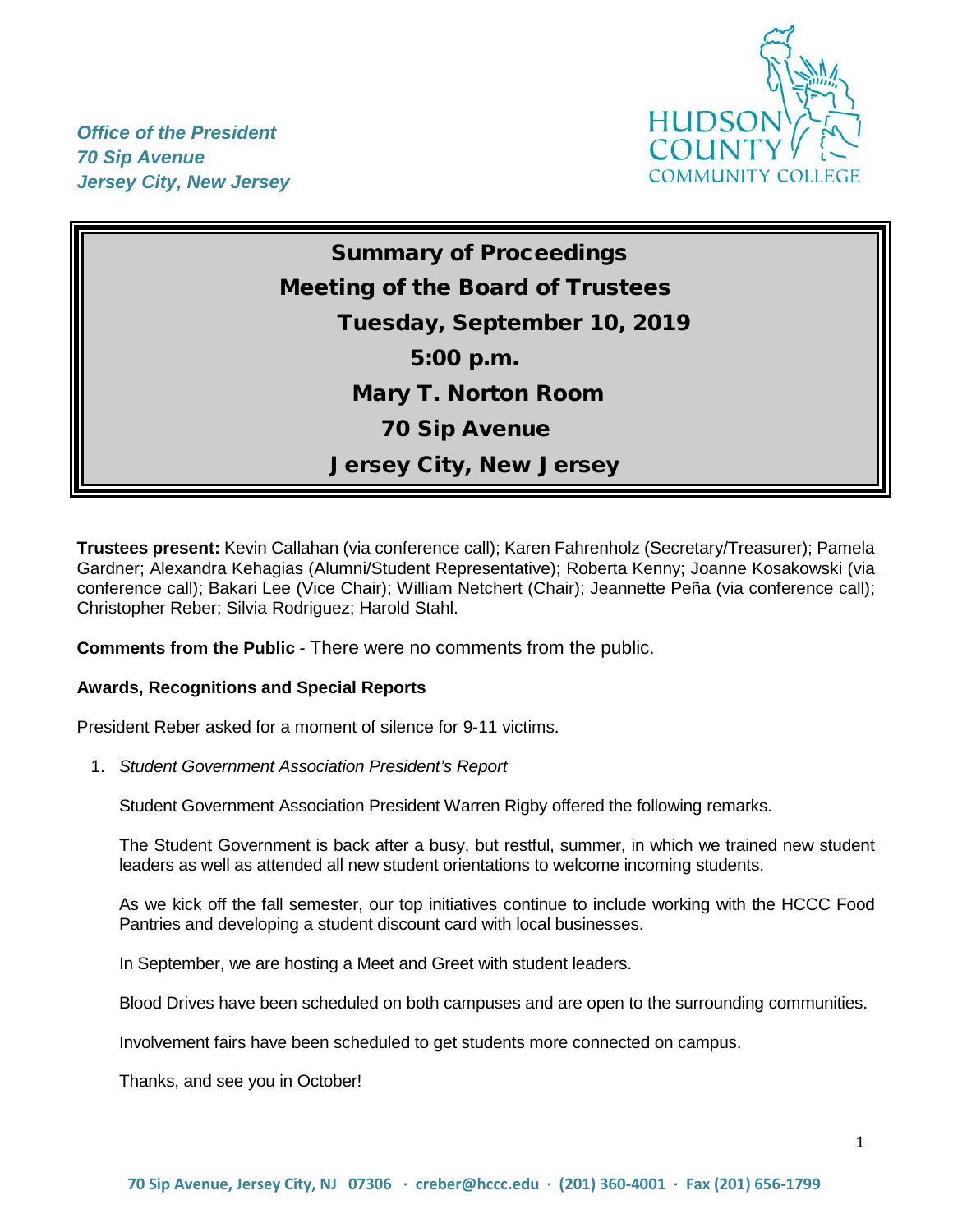*2. All College Council President's Report* 

## *All College Council President Lauren Drew offered the following remarks.*

The All College Council held its first general meeting on College Service Day. The ACC membership voted to endorse the President's Advisory Council on Diversity, Equity, and Inclusion. We'll be sending two representatives to join the Advisory Council, Jose Lowe and Angela Pack. They will both serve for a renewable one-year term.

The ACC's subcommittee on DEI has selected an instrument – Viewfinder from Insight into Diversity – for a climate survey. Jose Lowe is coordinating with student leaders, the members of the subcommittee, Dr. Friedman, and others to refine the survey questions to ensure relevance to HCCC.

ACC Standing Committees held their first meetings last week on September 4. Among their projects, the Student Affairs Committee is drafting a standard procedure for selecting/moving the day and time for the College Hour.

*3. President's Report*

## *President Reber offered the following remark*s.

Lauren and Warren, thank you for your remarks, and for your leadership.

I'm pleased to share that we have retained a new Digital Marketing Manager. Andres Valencia possesses superior skills in the areas of videography and the use of social media in marketing. His experience includes freelance multi-media work for over 100 businesses throughout our metropolitan region; serving as assistant and associate producer of short films and television; media services for the Kings County District Attorney's office; Marketing and Distribution Coordinator for Artisan Entertainment in New York, among others. He holds a Bachelor's degree in Communications from the City College of the City University of New York. His expertise and contributions will be important to our work in bringing increased visibility to the College, with a focus on sharing the stories and accomplishments of students, faculty, staff, trustees and other community members.

Andres is here this evening. Welcome, Andres. Would you like to say a few words?

#### *Andres Valencia offered the following remarks.*

Thank you all for having me. I'm learning a lot as I go about the College and the area. I am very excited to tell the stories of the College, the students, and the community in an interesting way that is captivating. I look forward to working with all of you.

#### *President Reber resumed his remarks.*

As you are aware, the entire college community has been engaged in reviewing and discussing our shared values and commitment to diversity, equity and inclusion, including discussions at our recent College Service Day, and at the first meeting of the All College Council. As Lauren has noted, the All College Council has strongly endorsed the new President's Advisory Council on Diversity, Equity and Inclusion, and has appointed ACC members Jose Lowe and Angela Pack to represent the ACC on the Council.

I'm also pleased to share that Chairman Netchert has appointed Trustee Vice Chair Bakari Lee to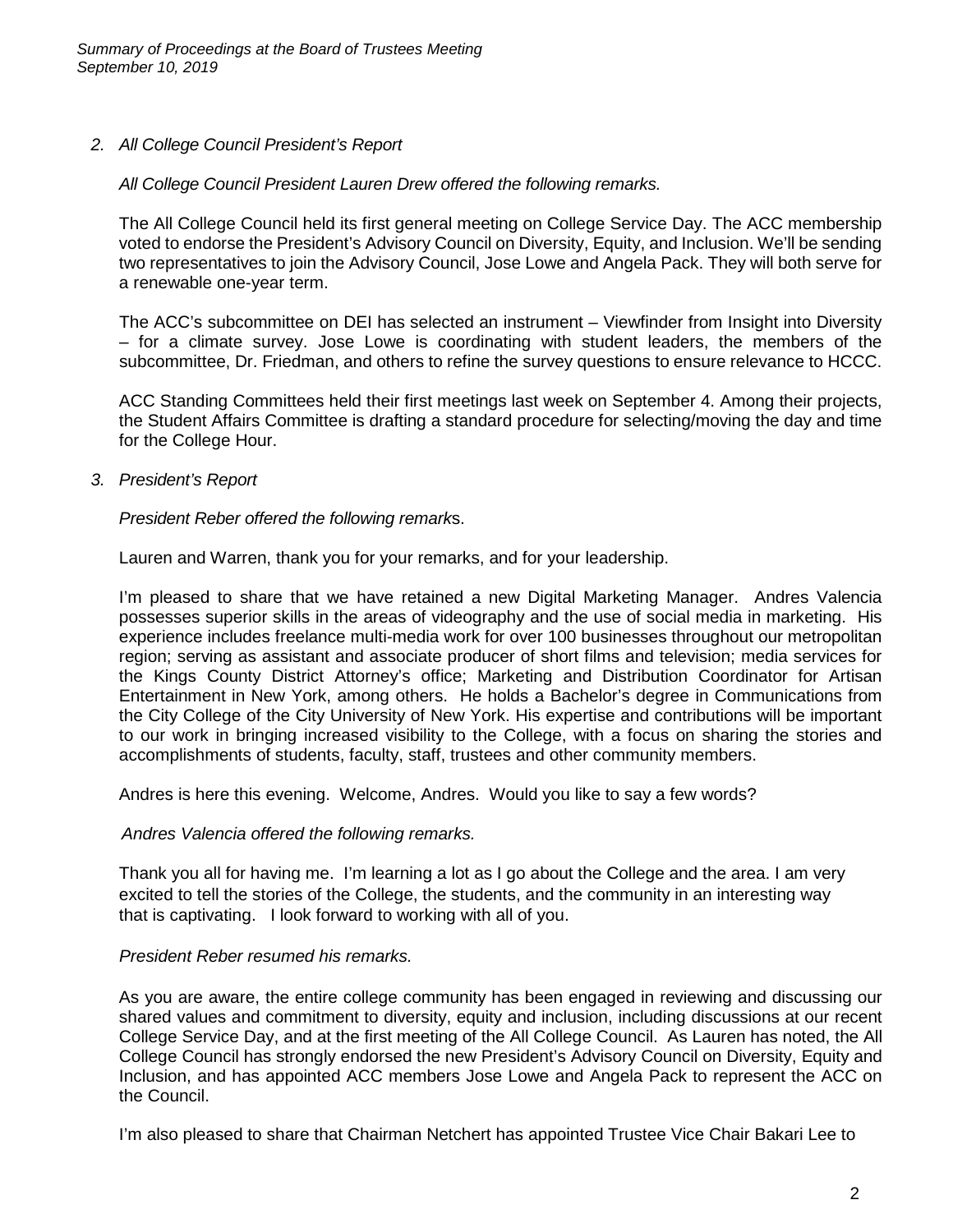represent the Board of Trustees. And Presidents Warren Rigby and Christine Tirado will represent the Student Government Association and Phi Theta Kappa, respectively. Many members of the college community have expressed interest in serving on the Council and many have nominated individuals to serve. I am currently inviting additional colleagues to participate on the Council and will convene an organizational meeting in the next several weeks.

Thank you all for your support of this work. It will be a focus for the coming year in tandem with our student success initiatives and our work with *Achieving the Dream*, which is also focused on equity.

During the past year, we created and opened food pantries on the Journal Square and North Hudson campuses, which to date have served hundreds of our community members. We continue to grow and develop these pantries in partnership with other college and community agencies. This year, we are adding "Hudson Helps" services to address basic-needs concerns of students and others in our College community, including food insecurity, homelessness, mental health, and concerns related to immigration status, among others. Leading this exceedingly important work are Vice President for Student Affairs and Enrollment, Lisa Dougherty, and Associate Dean of Student Affairs, Dr. David Clark. They are here this evening to speak about these efforts. At the conclusion of their remarks I'll return for some final comments.

Lisa and David, thanks for your outstanding leadership!

*Lisa Dougherty and David Clark offered the following statement during their "Hudson Helps" Powerpoint presentation (attached).*

It is our pleasure to talk to you about something that we are very passionate about in the Student Affairs division and college-wide, which we refer to as "Hudson Helps." For almost a year we have been on a journey to explore how we can better support our students outside of the classroom.

We all know that our students face barriers far outside of the classroom in terms of basic needs and their success. With "Hudson Helps," the College's goal is to find ways to support our students, "the village," inside of the classroom as well as outside of the classroom, holistically, and to offer services that address needs such as food, housing, emergency aid, immigration, mental health, and drug and alcohol abuse. We want to head off anything that can either prevent students from staying in school or enrolling in school by ultimately supporting them in this way to get them to the finish line.

A study of 43,000 undergraduate students nationwide found that in community colleges approximately 42% of students are food insecure, 46% are housing insecure, and 12% are homeless. Here at HCCC, unfortunately, these issues affect many of our students. We have many students who are first generation, coming from disadvantaged backgrounds with many obstacles in their lives, and a lot of these are issues that we can solve as a college community. We welcome input and support of these efforts.

# *President Reber resumed his remarks.*

#### Thanks so much, Lisa and David!

Trustees, last month you approved the hiring of consultants to work with our College community in two very important areas: how we respond to emergencies, including reaching out to support individuals who may be in distress; and providing support and services to ensure accessibility to our programs and facilities for everyone. Both consultants will work with the college community to help us analyze current practice, and develop – and ultimately reach and exceed – goals for continuous improvement in these areas of critical importance to our student support and equity initiatives. I thank Vice President Lisa Dougherty; Associate Dean of Student Success, Dr. Sheila Dynan; and their colleagues for their leadership of these efforts.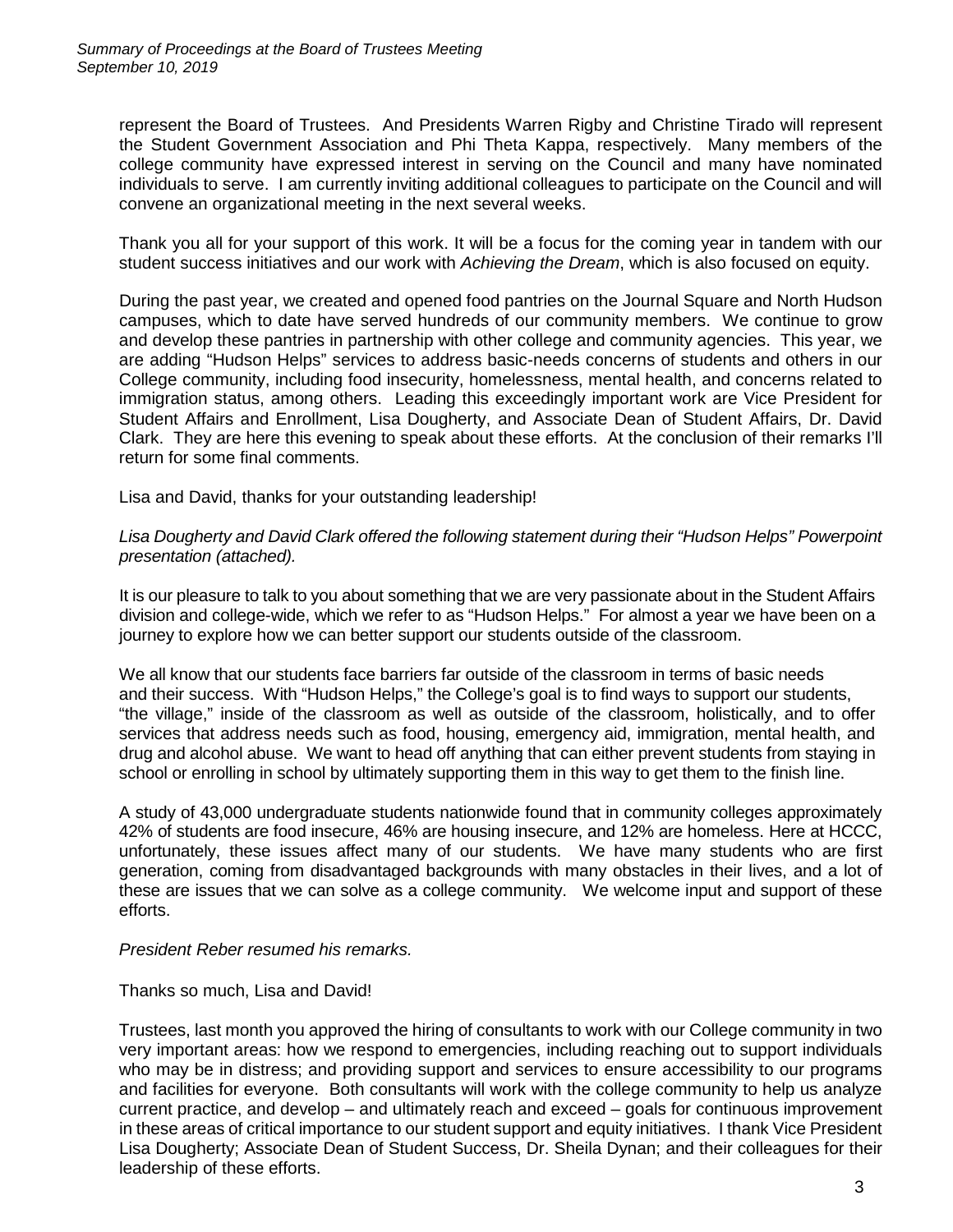Over the summer the entire College community has been engaged in exceedingly important work associated with the recruitment and retention of our students. As you are aware, enrollment in community colleges nationally is counter-cyclical. When the economy is declining, enrollment tends to increase; and when the economy is strong, enrollment tends to decrease. Most community colleges in New Jersey and nationally have been seeing a trend of declining enrollment as the economy has progressively strengthened since 2010.

We have been able to weather this trend relatively well, with annual enrollments that have mostly included small decreases, or steady – and occasionally slightly growing – enrollments. All through the summer, and continuing into the fall, we have been working to close an early enrollment gap, which to date has been reduced to about 2% below last year and continues to improve with growing enrollment in certain areas. In the next few weeks we expect to see increased enrollment in our Quick Term, latestart, on-the-ground and online courses.

We have been seeing considerable growth in certain areas that bodes extremely well for our goal of beginning a long-term trend of sustained enrollment growth going forward, regardless of changing economic conditions. For example, enrollment of students in our Educational Opportunity Fund, or EOF program, is up over 100% compared to last year, with 200 students enrolled this year compared to 100 last year. Similarly, our Honors Program enrollment is currently up a whopping 182%, with 141 students currently enrolled this year compared to 50 last year. New student enrollment is up significantly in both of these programs that have a history of strong retention and student success outcomes.

Online student enrollment is up 8% over last year, with a 9% increase in new student online enrollment, and 62 students enrolled in fully online programs this fall compared to 39 last fall. Our Health Sciences enrollment is up 5.42% this year, on top of a similar increase last year. Our new Secaucus Center enrollment continues to grow, with 51 students now enrolled in evening credit courses and programs, and 83 students enrolled to date in Early College courses, for a total of 134 students compared to 54 students last year. Our evening courses at Secaucus don't begin for another 2 weeks, so we expect these numbers to continue to grow.

And enrollment in new programs is up significantly over last year. These include Medical Science Preprofessional; Exercise Science; Homeland Security; Addiction Counseling; and Cyber Security. Total fall 2019 headcount in these new programs is 322, compared to 135 last fall, representing a 139% increase!

And our Community College Opportunity Grant, or CCOG, enrollment is up significantly this fall over last spring's initial CCOG enrollment. To date, nearly 1,000 HCCC students are CCOG recipients, and, of these, nearly 200 are new to HCCC this fall. The students, collectively, are receiving over \$1.4 million in CCOG grant funds. This is a near doubling of total dollars awarded last spring. We expect continued growth in spring 2020 CCOG enrollment and going forward as we are increasingly able to bring information about this opportunity to all parts of our community.

And on the retention side, as you are aware, we have begun our work with Achieving the Dream, including a focused review and disaggregation of data, to develop challenging but achievable goals for continuous improvement.

So we are experiencing success in realizing growth in most of the areas that are priorities in our Enrollment Management Plan, developed and supported by our Enrollment Management Council. These kinds of outcomes are the result of the efforts of the entire College community, and I thank everyone for their contributions. Together are moving in a very positive direction.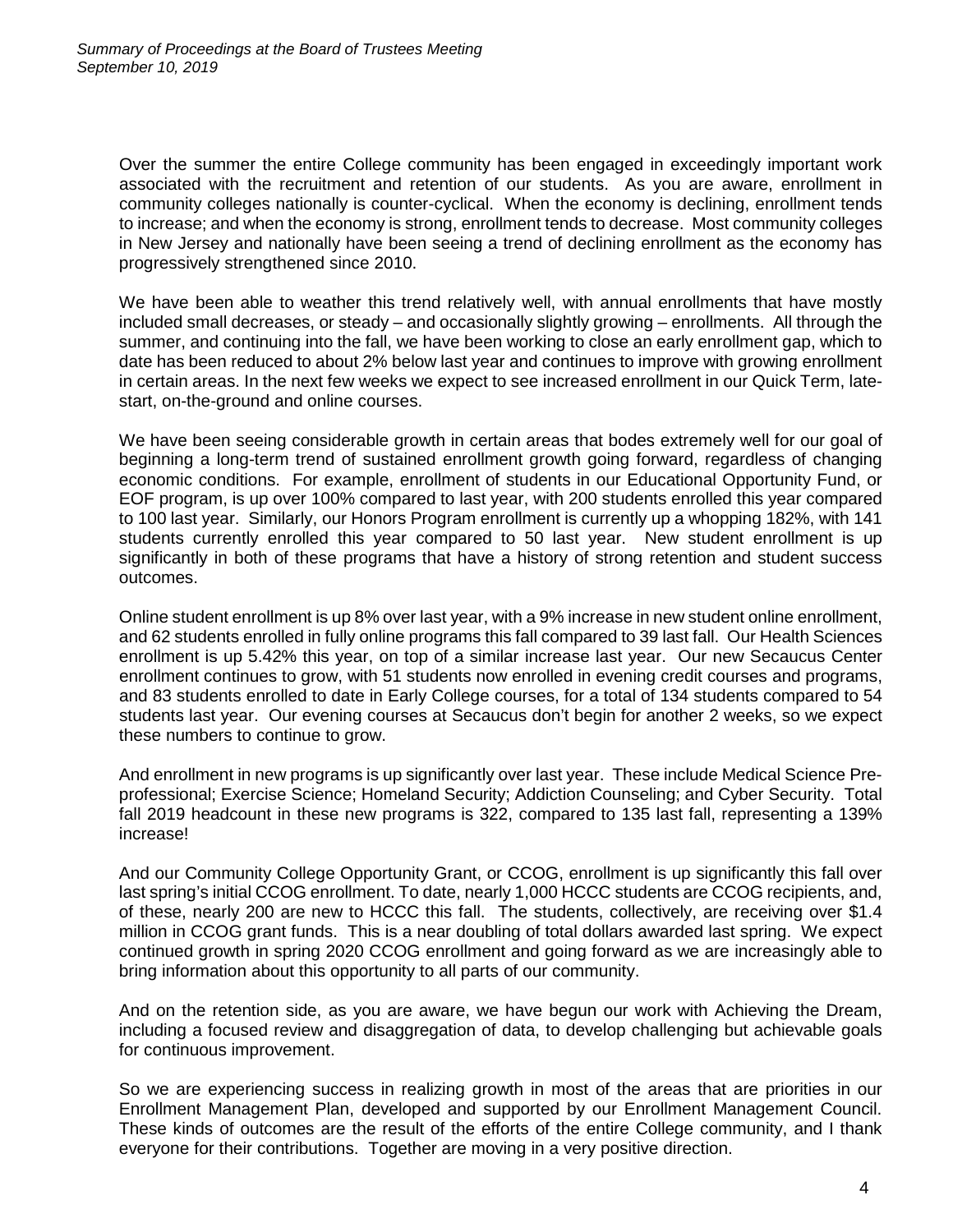We are all looking forward to our Board and Presidential Retreat on Saturday, September 21, 2019. Yesterday I mailed you the retreat agenda that we just received from our facilitator, Dr. DeRionne Pollard. I thank Trustee Bakari Lee for working with DeRionne and me on this agenda. We welcome your questions and/or suggestions for any agenda refinements. As a reminder, the retreat will be held on Saturday, September 21 on the sixth floor of the Gabert Library, beginning at 9 a.m. and concluding no later than 4:30 p.m. It promises to be an enjoyable and very helpful experience for all of us.

This concludes my remarks. As always, I welcome questions, comments and suggestions.

# *Regular Monthly Reports and Recommendations*

- 1.The Minutes of the Regular Meeting of August 13, 2019 were approved.
- 2.Gifts, Grants, and Contracts Report

The College has received the following grants:

**Title**: Scaling Apprenticeships through Sector-Based Strategies Grant Program and Project Summaries (Advanced Manufacturing)

**Agency:** U.S. Department of Labor

**Purpose of Grant:** Scaling Apprenticeships will promote the large-scale expansion of apprenticeships across the nation by supporting the training of thousands of apprentices in new or expanded programs and by assisting partners in their efforts to create and scale the new or expanded apprenticeship programs. This grant program will also increase apprenticeship opportunities for all Americans, particularly veterans, military spouses and those individuals currently underrepresented in existing apprenticeship programs. The grant is a partnership with County College of Morris and is focused on the advanced manufacturing sector.

**College Administrator:** Lori Margolin

**College Contribution:** \$0

**Award Amount:** \$297,500 over 4 years

**Title:** Scaling Apprenticeships through Sector-Based Strategies Grant Program and Project Summaries (Healthcare)

**Agency:** U.S. Department of Labor

**Purpose of Grant:** Scaling Apprenticeships will promote the large-scale expansion of apprenticeships across the nation by supporting the training of thousands of apprentices in new or expanded programs and by assisting partners in their efforts to create and scale the new or expanded apprenticeship programs. This grant program will also increase apprenticeship opportunities for all Americans, particularly veterans, military spouses and those individuals currently underrepresented in existing apprenticeship programs. The grant is a partnership with Bergen Community College and is focused on the healthcare sector.

#### **College Administrator**: Lori Margolin

**College Contribution:** \$0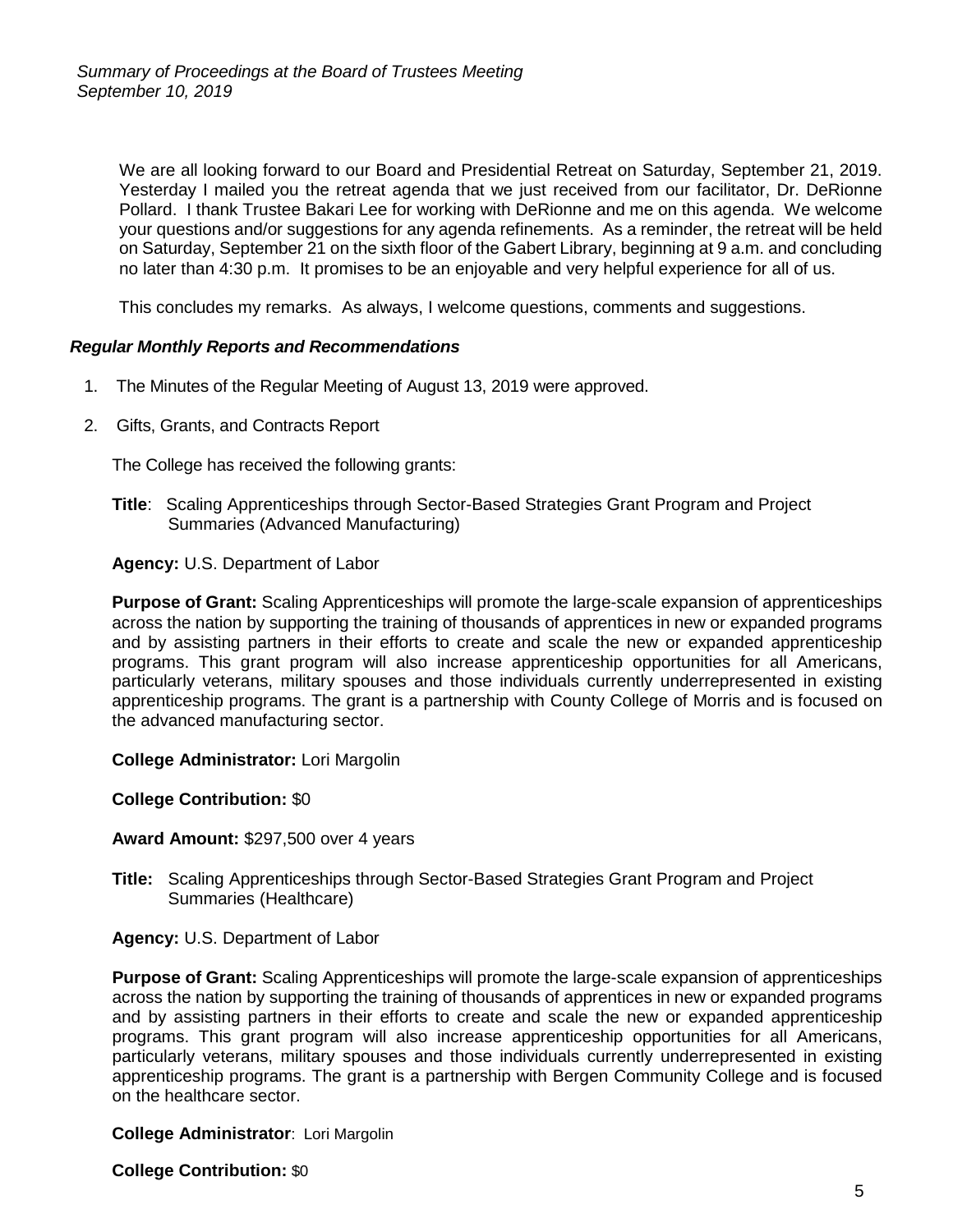# **Award Amount:** \$607,940 over 4 years

The following actions were taken concerning **fiscal, administrative, lease and capital recommendations** brought forward by the Administration and endorsed by the Finance Committee.

- 1. Resolution Authorizing Approval of Water Chemical Treatment Services for Fiscal Year 2020 to Trane of Pine Brook, New Jersey, at a cost not to exceed \$6,436.00, was approved.
- 2. Resolution Authorizing Award of Exterminating Services for Facilities Department for Fiscal Year 2020 to Bayonne Exterminating of Bayonne, New Jersey, at a cost not to exceed \$35,000.00, was approved.
- 3. Resolution Authorizing Purchase of Assessment and Review Program for School of Nursing and Health Sciences from ATI of Leawood, Kansas, at a cost not to exceed \$180,000.00, was approved.
- 4. Resolution Authorizing Purchase of Cisco Firewall Security Software from Johnston Communications at a cost not to exceed \$26,420.00, was approved.
- 5. Resolution Authorizing Purchase of 52 Dell Computers for College Wide Upgrades from Dell Marketing LP, at a cost not to exceed \$61,100.52, was approved.
- 6. Resolution Authorizing Purchase of 95 Dell Thin Client Terminals for Gabert and North Hudson Libraries from Dell Marketing LP, at a cost not to exceed \$47,995.65, was approved.
- 7. Resolution Authorizing Purchase of Supplies for Badge-Passes for Fiscal Year 2020 from Toshiba Business Solution/Card Data Systems of Mt. Laurel, New Jersey, at a cost not to exceed \$24,888.00, was approved.
- 8. Resolution Authorizing Renewal of Subscription Service for Gabert Library for Fiscal Year 2020 from EBSCO of Tenafly, New Jersey, at a total cost not to exceed \$30,021.00, was approved.
- 9. Resolution Authorizing Award for a Fume Extraction System and Mitey Wood Lathe for STEM Building from Allegheny Educational Solutions, Inc. of Tarentum, Pennsylvania, at a cost not to exceed \$20,901.00, was approved.
- 10. Resolution Authorizing Parking Authority Contract Renewal for North Hudson Campus through June 30, 2022 to Parking Authority of West New York, New Jersey, at a cost not to exceed \$55,500.00, was approved.
- 11. Resolution Approving Clinical Affiliation Agreement between Hudson County Community College and Kean University through 2023, was approved
- 12. Resolution Approving Agreement between Hudson County Community College and Ramapo College of New Jersey, effective September 2019, was approved.
- 13. Resolution Approving Agreement between Hudson County Community College and Fairleigh Dickinson University, effective September 2019, was approved.
- 14. Resolution Renewing Clinical Education Agreement between Hudson County Community College and Promise Care NJ, LLC through June 30, 2020, was approved.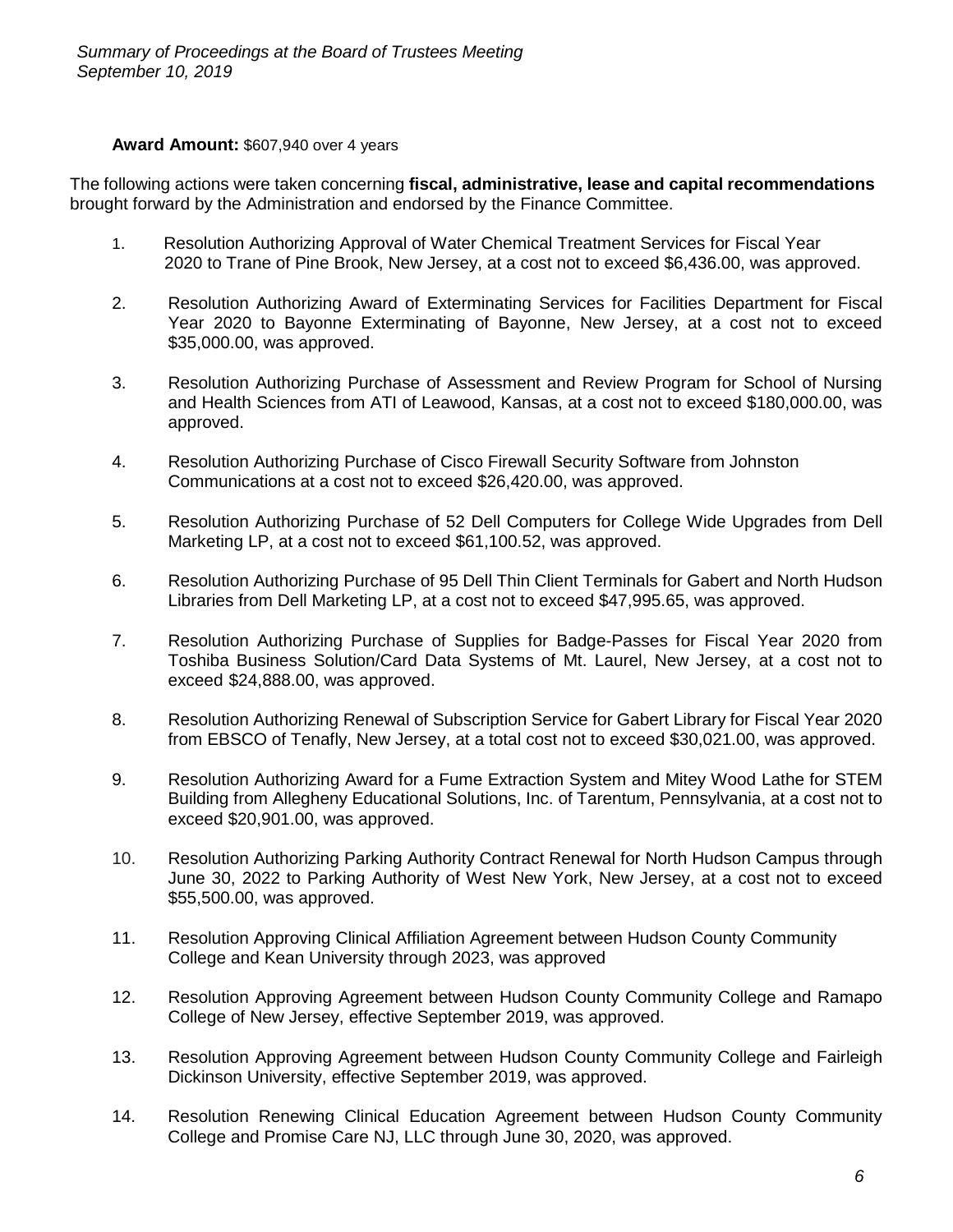- 15. Resolution Authorizing Purchase of MOBILEIRON Software from CDW Government, at a cost not to exceed \$19,383.80, was approved.
- 16. Resolution Approving Academic Master Plan Consultation for Academic Affairs from Jim Davy, at a cost not to exceed \$7,500.00, was approved.
- 17. Resolution Amending Resolution #17 from August 13, 2019 Board of Trustees Meeting, increasing the change in total cost for the purchase of Baking Equipment from Erika Record, LLC, so that the new total cost of the purchase shall not exceed \$31,352.03, was approved.
- 18. Resolution Amending Resolution #15 from June 11, 2019 Board of Trustees Meeting, increasing the change in total cost for the purchase of video/podcast services from SuperManos, LLC, so that the new total cost of the purchase shall not exceed \$72,000.00, was approved.

The following actions were taken regarding **personnel recommendations** brought forward by the Administration and endorsed by the Personnel Committee.

- 1. The resignation of a Library Associate was accepted.
- 2. Staff were appointed to the following full-time positions: Administrative Assistant, College Libraries; Librarian; Library Associate – Technology; PC Technician; Human Resources Benefits Manager; Human Resources Administrative Assistant; Financial Aid Assistant; Assistant Controller.
- 3. Appointments were made to the following Temporary Full-time Positions Effective until December 23, 2019: Human Resources Administrator; Computer Arts Instructor, Non-tenure Track; Program Assistant; High Level Mathematics Instructor, Non-tenure Track; Student Financial Aid Assistant; Community College Opportunity Grant Tutor.
- 4. Modifications of Staffing Table for FY2020 Effective September 10, 2019, were approved.

*Section One:*

*Delete Title(s) Dean of Instruction*

*Section Two:*

*Add Title(s) Associate Vice President for Academic Affairs*

*Section Three:*

*Change of title with incumbents None*

*Section Four:*

*Position Changes Executive Director, North Hudson Campus: revised position description and reclassification.*